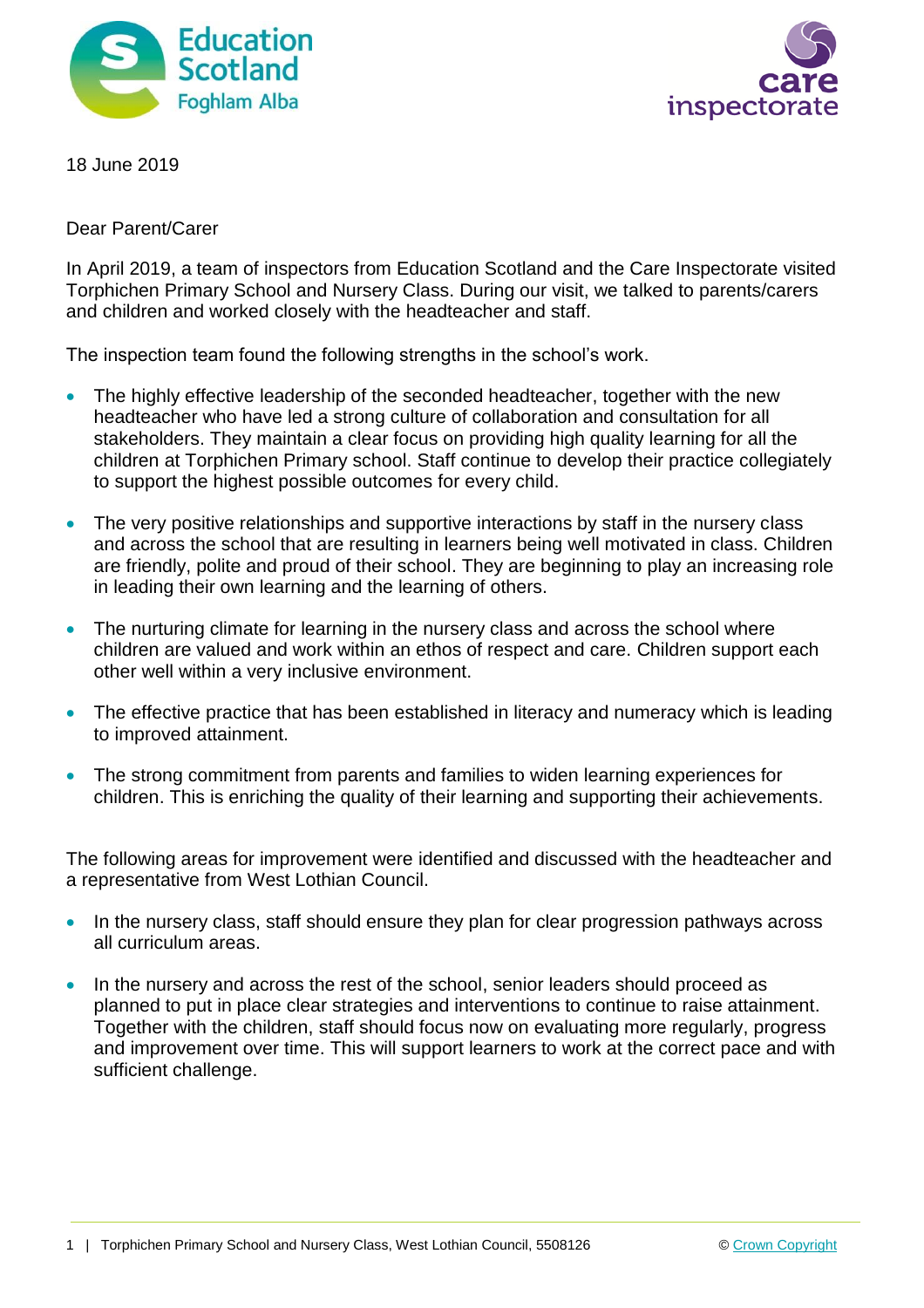



We gathered evidence to enable us to evaluate the school's work using four quality indicators from [How good is our school? \(4](https://education.gov.scot/improvement/Documents/Frameworks_SelfEvaluation/FRWK2_NIHeditHGIOS/FRWK2_HGIOS4.pdf)<sup>th</sup> edition) and [How good is our early learning and childcare?.](https://education.gov.scot/improvement/Documents/Frameworks_SelfEvaluation/FRWK1_NIHeditSelf-evaluationHGIELC/HGIOELC020316Revised.pdf) Quality indicators help schools, local authorities and inspectors to judge what is working well and what needs to be improved. Following the inspection of each school, the Scottish Government gathers details of our evaluations to keep track of how well Scottish schools are doing.

## Here are Education Scotland's evaluations for Torphichen Primary School and Nursery Class

| <b>Quality indicators for the primary stages</b>                                                                                          | <b>Evaluation</b> |
|-------------------------------------------------------------------------------------------------------------------------------------------|-------------------|
| Leadership of change                                                                                                                      | good              |
| Learning, teaching and assessment                                                                                                         | good              |
| Raising attainment and achievement                                                                                                        | good              |
| Ensuring wellbeing, equality and inclusion                                                                                                | good              |
| Descriptions of the evaluations are available from:<br>How good is our school? (4 <sup>th</sup> edition), Appendix 3: The six-point scale |                   |

| <b>Quality indicators for the nursery class</b>                                                                                      | <b>Evaluation</b> |
|--------------------------------------------------------------------------------------------------------------------------------------|-------------------|
| Leadership of change                                                                                                                 | good              |
| Learning, teaching and assessment                                                                                                    | good              |
| Securing children's progress                                                                                                         | good              |
| Ensuring wellbeing, equality and inclusion                                                                                           | good              |
| Descriptions of the evaluations are available from:<br>How good is our early learning and childcare? Appendix 1: The six-point scale |                   |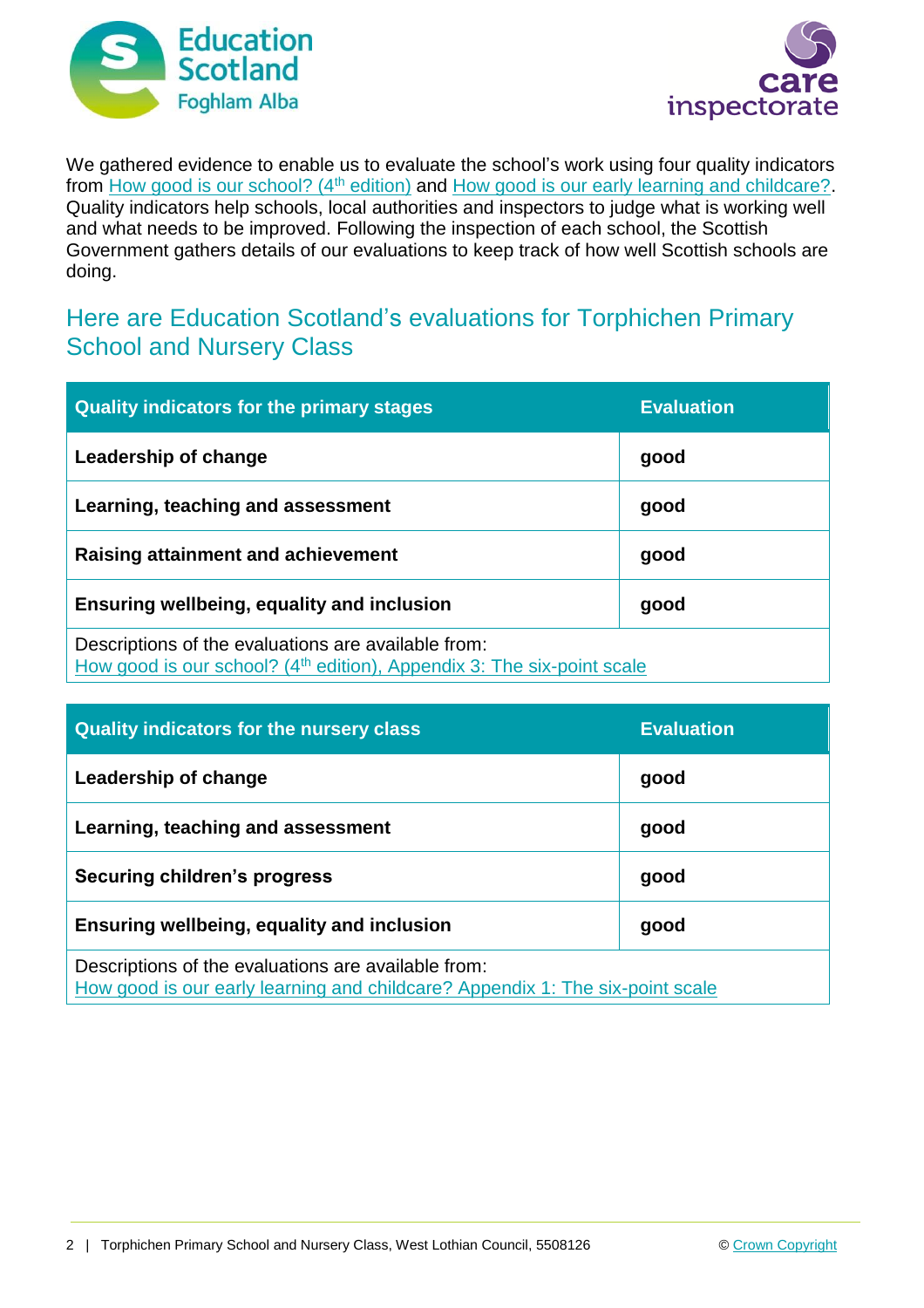



# Here are the Care Inspectorate's gradings for the nursery class

| <b>Care Inspectorate standards</b>   | Grade |
|--------------------------------------|-------|
| <b>Quality of care and support</b>   | good  |
| <b>Quality of environment</b>        | good  |
| <b>Quality of staffing</b>           | good  |
| Quality of management and leadership | good  |

## **Requirements/recommendations made by Care Inspectorate for the nursery class**

The setting had no previous requirements or recommendations. As a result of this inspection, there are no requirements and two recommendations.

### **Recommendations**

- The provider should develop policy and procedures for 'personal care' and ensure they have adequate facilities to meet the needs of the children attending the service, in line with best practice guidance. The provider should consider:
	- responsive care in line with children's personal plans.
	- how the privacy and dignity of children will be respected.
	- how the areas used for personal care look and feel to a child. Is it warm, comfortable and pleasant?
	- what facilities and practice are in place to support good infection control procedures?
	- what measures have been taken to ensure the changing area is consistent with best practice quidance?

Guidance is available at:

<https://hub.careinspectorate.com/media/1623/space-to-grow.pdf> and

[https://hub.careinspectorate.com/media/1558/nappy-changing-guidance-for-early-years-and](https://hub.careinspectorate.com/media/1558/nappy-changing-guidance-for-early-years-and-childcareservices.pdf)[childcareservices.pdf](https://hub.careinspectorate.com/media/1558/nappy-changing-guidance-for-early-years-and-childcareservices.pdf)

This is to ensure care and support is consistent with the Health and Social Care Standards which state: As a child, if I require intimate personal care there is a suitable area for this, including a sink if needed (HSCS 5.4) and if I require personal care, this is carried out in a dignified way, with my privacy and personal preferences respected (HSCS 1.4).

 To ensure that children experience stability in their care, the service should further develop their personal plans, referred to by the service as 'Care Diaries'. Personal plans should clearly outline how the service intends to meet every child's health, welfare and safety needs. These should be reviewed with parents at least once every six months or when there is a significant change, in line with legislation.